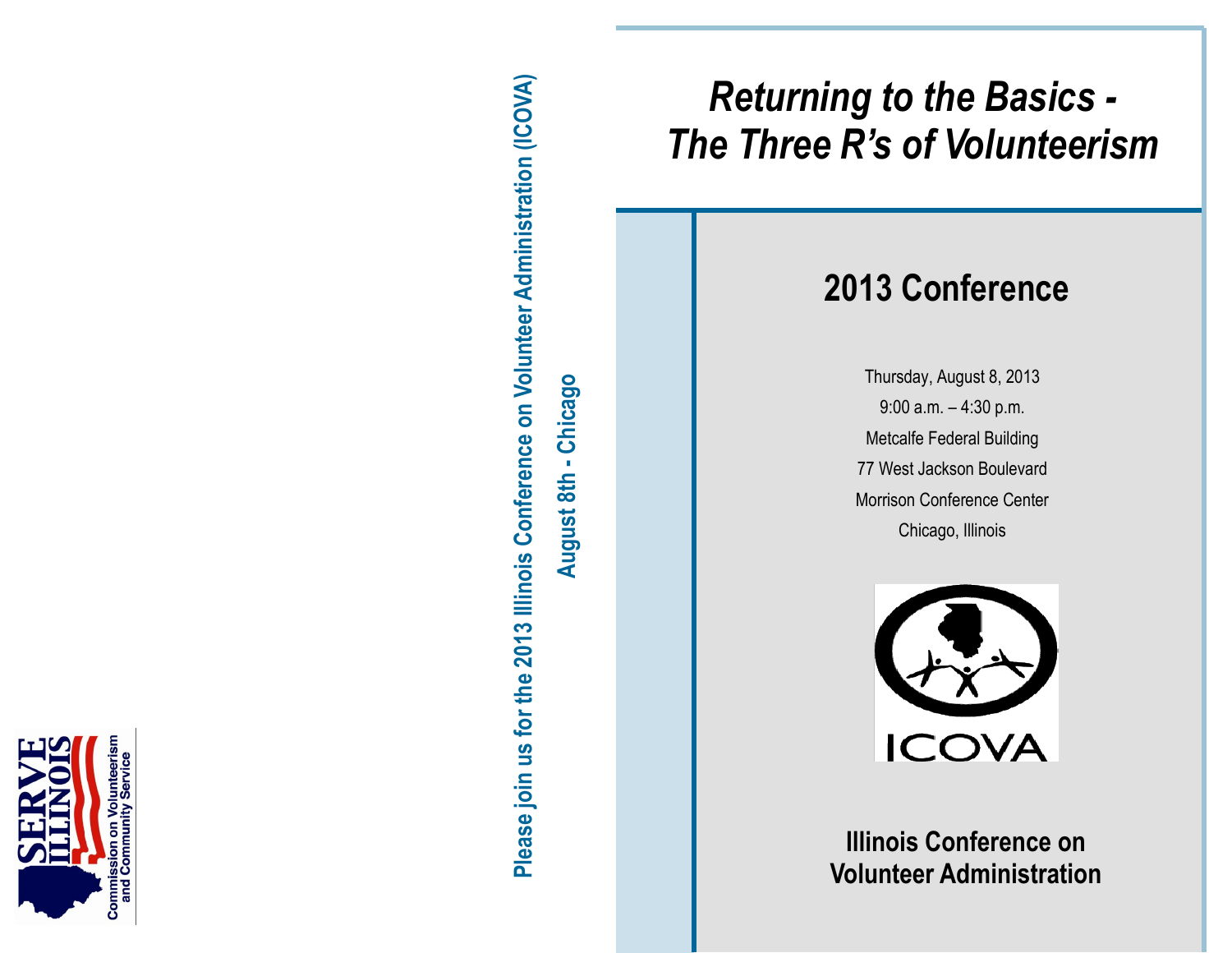# **Opening Session Downtown Chicago**

# **Topic — Improving the Quality of Life in Illinois: Illinois Government and Volunteer Partnerships**

# **Brandon T. Bodor, Executive Director Serve Illinois Commission**

Brandon was appointed Executive Director of the Serve Illinois Commission by Governor Quinn in May 2012. He brings with him a strong record of service and a distinguished military career which included combat deployments to both Iraq and Afghanistan. He is the recipient of two Bronze Star Medals, the Combat Action Badge, and



is a graduate of both the U.S. Army Ranger and Parachute schools. A 2005 graduate of the U.S. Military Academy at West Point, Brandon finished in the top 3% of his class. At West Point he served as Class Treasurer, was the Director of both the Special Olympics and Big Brothers Big Sisters programs, and spent a summer working on HIV/AIDS awareness initiatives in a village in the African country of Lesotho. Brandon still serves as a Military Intelligence Officer in the Army Reserves and is completing his MBA at the University of Chicago.

# **Jonathon E. Monken, Director Illinois Emergency Management Agency**

Jonathon was appointed Director of the Illinois Emergency Management Agency (IEMA) by Governor Quinn in February 2011. As director, he oversees Illinois' disaster preparedness and response, nuclear safety and homeland security programs, as well as the agency's 245+ employees and a budget of more than



\$618 million. At IEMA, he has directed the response and recovery effort to 91 Illinois counties declared State disaster areas which included the statewide response to the 2011 blizzard, the record Midwest 2011 floods that impacted multiple regions in the state and the devastating tornado that struck Harrisburg and Ridgeway in Southern Illinois. Prior to becoming IEMA director, Monken served Acting Director of the Illinois State Police. He possesses a distinguished military career having served one tour of duty in Kosovo and two combat tours in Iraq. While serving with the United States Army, he was awarded the Bronze Star Medal and the Army Commendation Medal with "V" Device for valor in combat. He is a graduate of the United States Military Academy at West Point, where he was in the top 1% of his class and holds an MBA from Northwestern University's Kellogg School of Management. Active in his community, he is a member of American Legion Post #1922 and the Springfield Mid-Town Rotary.Club.



# **Key Conference Highlights**

- **Low registration cost - \$25 includes admission and boxed lunch (after August 2nd and at door - \$30)**
- **14 workshops to choose from at three different levels**
- **Hear from Serve Illinois staff and Commissioners, meet Governor's Service Award Winners at lunch**
- **Space is limited: First come, first served!**
- **Online registration is highly suggested and is available at**  *http://www.icova.info/*

# Continuing Education Units

CEUs through Prairie State College are available for \$20 on site at the conference registration table for Licensed Professional Counselor s LPC) , Licensed Clinical Professional Counselors LCPC), Social Workers (LCSW) , Teachers - Learning Standard 9 - Collaborative Relationships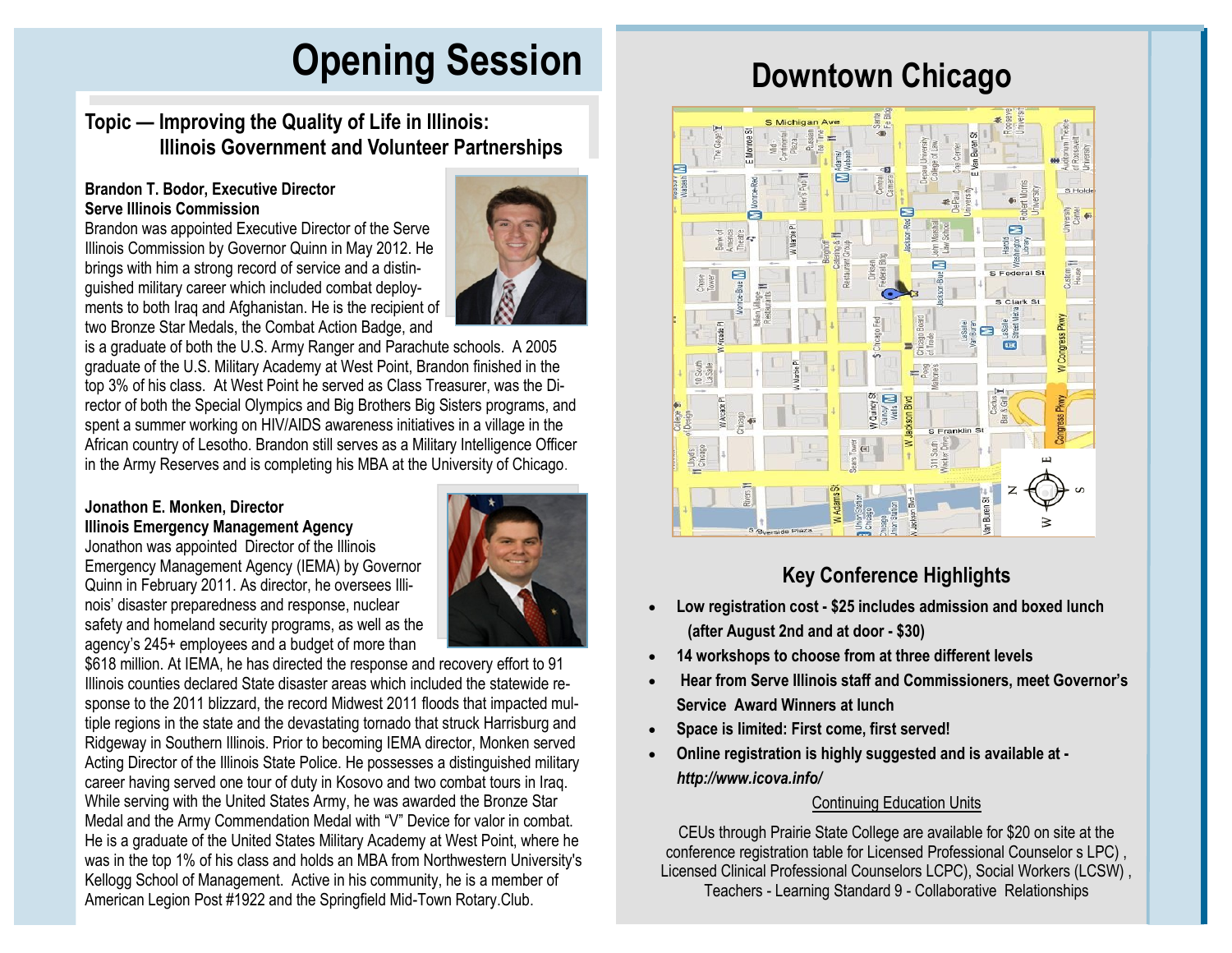# **Conference Schedule**

# **The Metcalfe Federal Building is located in downtown Chicago at the intersection of Clark and Jackson, on the southeast corner**.

## **Public Transportation**

- **CTA** (Chicago Transit Authority) runs city buses and the subway and elevated trains. Closest "L" & subway stops are: **La Salle/Van Buren**  (Pink, Orange, Brown, Purple lines), **Jackson** (Blue and Red lines).
- **From Ogilvie Transportation Center** (Metra), head east on Madison to Clark Street right on Clark to Jackson.
- **From Union Station** (Amtrak and Metra), head east on Jackson to Clark St.

# **Driving Directions**

- **From I-90 and I-94**, exit east on Congress (290), then turn north (left) on Dearborn, west (left) on Adams, south (left) on Clark.
- **From I-290**, continue east on Congress into downtown Chicago, then turn north (left) on Dearborn, west (left) on Adams, south (left) on Clark.
- **From Lake Shore Drive,** exit west on Jackson, turn north on Michigan, west on Adams, south on Clark.

### **Parking**

There are several parking lots near the Metcalfe Building and a limited amount of metered street parking. The closest garage is at the south end of the Metcalfe building; and can be entered from Federal Street or Van Buren Street. Rates vary by garage and amount of time parked and can be very expensive. Minimize your costs by using spothero.com, which allows you to purchase parking in advance at reduced prices.

# **Hotel Accommodations**

There are many hotels in the downtown area. Below are a few options that are in walking distance or a short cab ride away from the Metcalfe Building,.

*Club Quarters* – 111 W. Adams St.– 312-214-6400

*Hotel Burnham* – 1 W. Washington St.– 312-782-1111

*The Palmer House Hilton Hotel* – 17 E. Monroe St.– 312-726-7500

*La Quinta Inn & Suites Chicago Downtown* — 1 S. Franklin– 312-558-1020

*Congress Plaza Hotel* – 520 S. Michigan Ave.– 312-427-3800

| 8:30a.m.     | <b>Registration</b>                   |
|--------------|---------------------------------------|
| 9:00a.m.     | <b>General Session</b>                |
| $10:15$ a.m. | <b>Session One Workshops</b>          |
| $11:45$ a.m. | Lunch                                 |
| 1:00 $p.m.$  | <b>Session Two Workshops</b>          |
| 2:45 p.m.    | <b>Session Three Workshops</b>        |
| 4:30 p.m.    | <b>Reception at the DePaul Center</b> |
|              | <b>One East Jackson Boulevard</b>     |
|              | 11th Floor-Student Center             |

# **Session One Workshops 10:15 a.m. - 11:45 a.m.**

#### *1A. What About Motivation? How it Relates to Volunteer Recruitment, Recognition and Retention*

Deanna Roby, Extension Educator, and Sheri Seibold, Extension Specialist, 4-H Youth Development, University of Illinois Extension

#### *Basic*

It is crucial that volunteer administrators understand each piece of the volunteer management puzzle to be successful in their role. Understanding what motivates volunteers can be difficult, and no two volunteers are the same. Come explore motivation and how it relates to recruiting, recognizing and retaining volunteers.

### *1B. Volunteer Management 101, Building Strong & Healthy Programs*

LaToya Hyler, CVA, Manager, Volunteer Resources, American Red Cross, Greater Chicago Region

## *Basic*

This session will go over how to implement volunteer strategies based on organizational needs, create formalized intake processes to add substance to programs, and engage and recognize volunteers on an on-going basis with any budget.

# *1C. Promoting Diversity in Volunteerism*

Reshma Ahmed, Recruitment Consultant, Trainer, ESP, SASED *All Levels* 

Do all your volunteers look the same? Do you want to change that? This workshop looks at diverse populations to identify barriers to volunteering and highlights innovative steps & strategies to increase diversity in programs across organizations.

#### *1D. Take Charge of Your Health Programs, an Evidence Based Opportunity for Ongoing Volunteer Engagement*

*Maria D. Oquendo-Scharneck, Health and Diversity Coordinator, AgeOptions Basic*

*Take Charge of Your Health* is a Stanford Patient Education Research Center evidence based program implemented by AgeOptions that provides volunteer engagement opportunities. The program is designed to recruit participants to be trained as volunteer workshop facilitators. Communication, contribution and recognition have increased volunteer commitment.